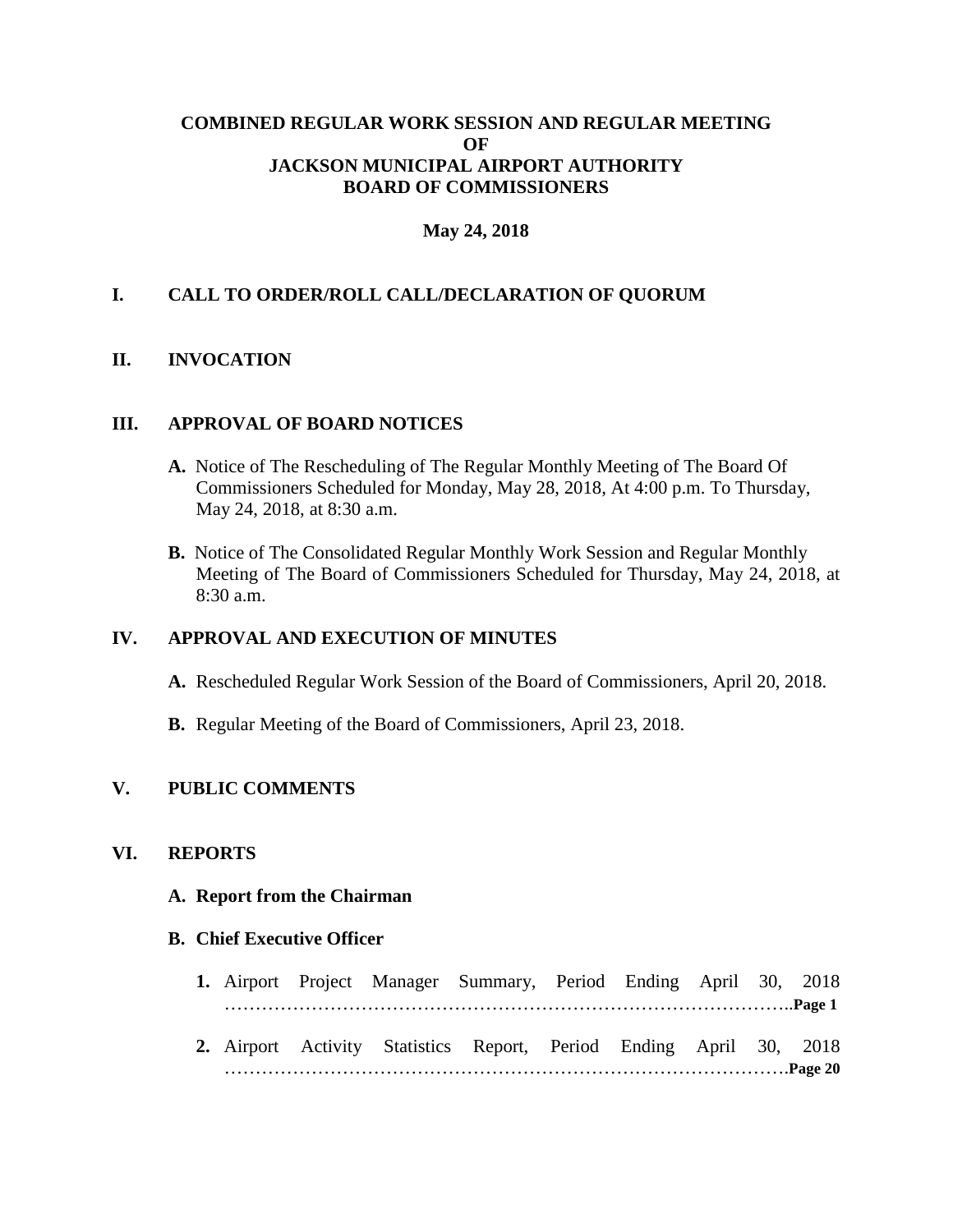## **C. Attorney**

## **VII. ACTION ITEMS**

## **A. Financial Matters**

- **1**. Financial Reports for April 2018:
	- (a) Balance Sheet: Accept………………………………….......**Page 33**
	- (b) Income Statement: Accept.………………………………...**Page 35**
	- (c) Claims Docket for April 2018: Approve…………………...**Page 38**
- **2.** 2005 C Bond, JMAA: Authorization to Defease………………………..**Page 42**
- **3.** Certified Public Accountants, JMAA: Authorization to Advertise RFP...**Page 43**
- **4.** Landing Fee, JMAA: Authorization to Increase..........…………………**Page 46**
- **5.** Agreement with CPA Firm, JMAA: Approval of Amendment (Breazeale, Saunders, and O'Neil, LTD)…..…..........……………………………….**Page 47**

## **B. Construction Projects**

| 1. Terminal Restroom Improvements, HKS: Authorization to Advertise for<br>Construction Bids, Award A Construction Contract, and Approval of the Total                                                                             |
|-----------------------------------------------------------------------------------------------------------------------------------------------------------------------------------------------------------------------------------|
| 2. Upper Terminal Roadway Rehabilitation, JAN: Authorization to Award                                                                                                                                                             |
| 3. Terminal Upgrades, JAN: Authorization to Award Construction Bids (Dixon                                                                                                                                                        |
| <b>4.</b> Restroom Improvements, JAN: Authorization to Award Construction Bids<br>(EW-DCS Joint Venture, a Mississippi General Partnership comprised of<br>Electric Works, Inc. and Diversified Construction Services, IncPage 59 |
| <b>5.</b> Rehabilitation of Taxiway Alpha, Phase 2, JAN: Authorization to Reject and                                                                                                                                              |

## **C. Procurements**

 **D. Service Agreements**